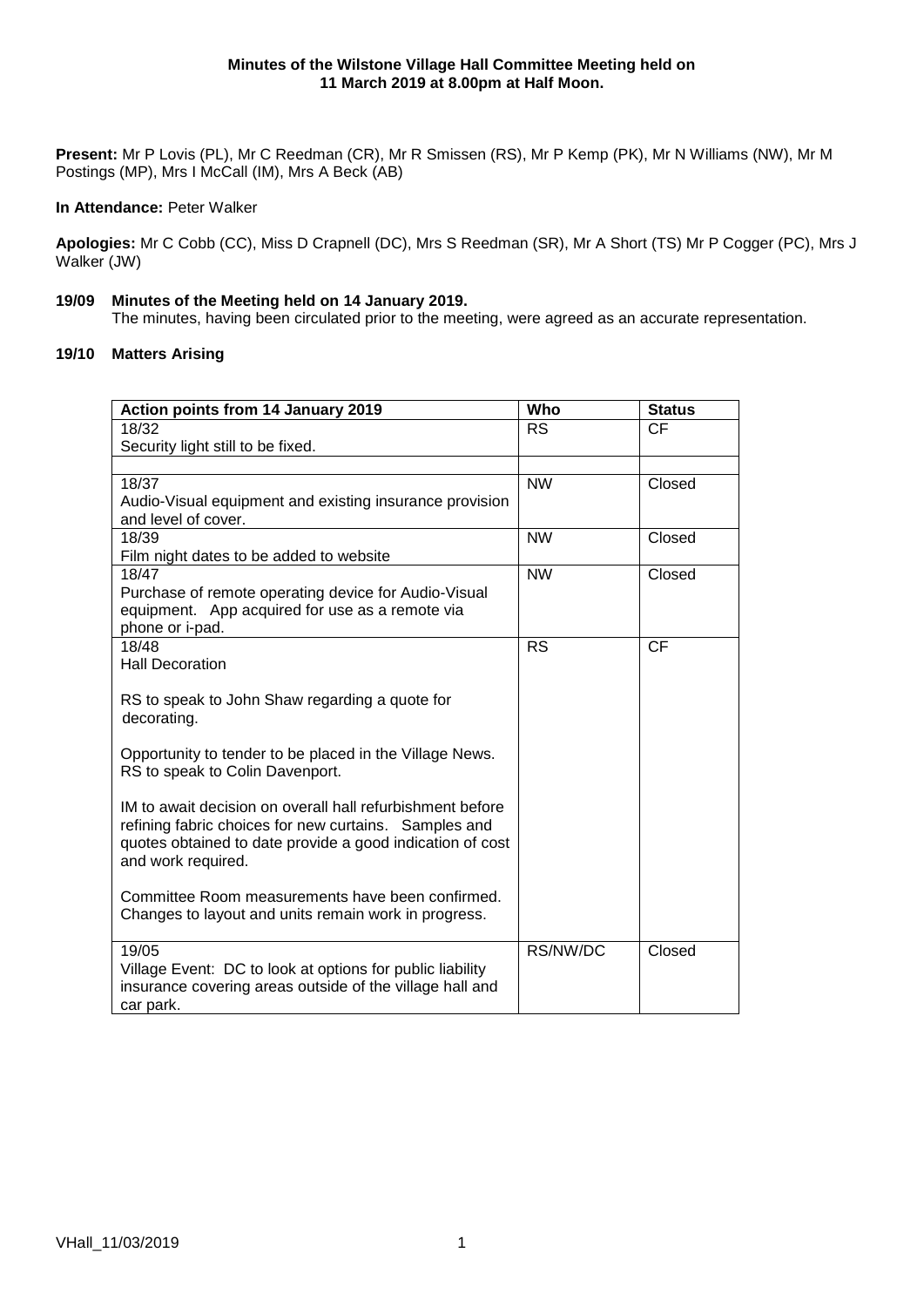#### **Minutes of the Wilstone Village Hall Committee Meeting held on 11 March 2019 at 8.00pm at Half Moon.**

# **19/11 Treasurer's Report**

| <b>Balances</b>          | 12 Nov 2018 |
|--------------------------|-------------|
| Current                  | £1,703.37   |
| Deposit                  | £13,898.14  |
| <b>Money Market</b>      | £18,179.45  |
| Petty cash               | £436.74     |
| Awaiting paying in       | £0.00       |
|                          | £34,217.70  |
| <b>Outstanding bills</b> | £0.00       |
| Unpaid cheques           | £0.00       |
| Total funds              | £34,217.70  |

NW to enquire as to Jonathon Timms availability to audit the accounts for the year ended 31<sup>st</sup> March 2019.

# **19/12 Village Hall Car Park**

Potential solutions to the current parking predicament were discussed; these included marked bays, local resident pay-to-park, and the extension of the current car park grounds. The committee agreed that the issue was complex and required the involvement of the Parish Council. RS to write to Nicki Ward with a view to soliciting the Parish Council's assistance.

#### **19/13 Past Events**

**Film Nights**: both The Guernsey Literary and Potato Peel Pie Society & Darkest Hour were a great success.

**Tambourine Jerk:** scheduled to play as a Fundraiser for Long Marston School. This event was cancelled by the organisers.

**Barn Dance –** Donation of £50 gratefully received from the organisers, Angela and John.

#### **19/14 Future Events**

Film Night – Friday 15<sup>th</sup> March, Bohemian Rhapsody. Licence for the bar is in place, purchase of food and drinks underway.

Stan & Ollie, due to be shown on Friday 5<sup>th</sup> April. Application for licence in progress – CR.

**Village Event** – proceeding according to plan. MP to send letters to Wilstone residents notifying them of the event.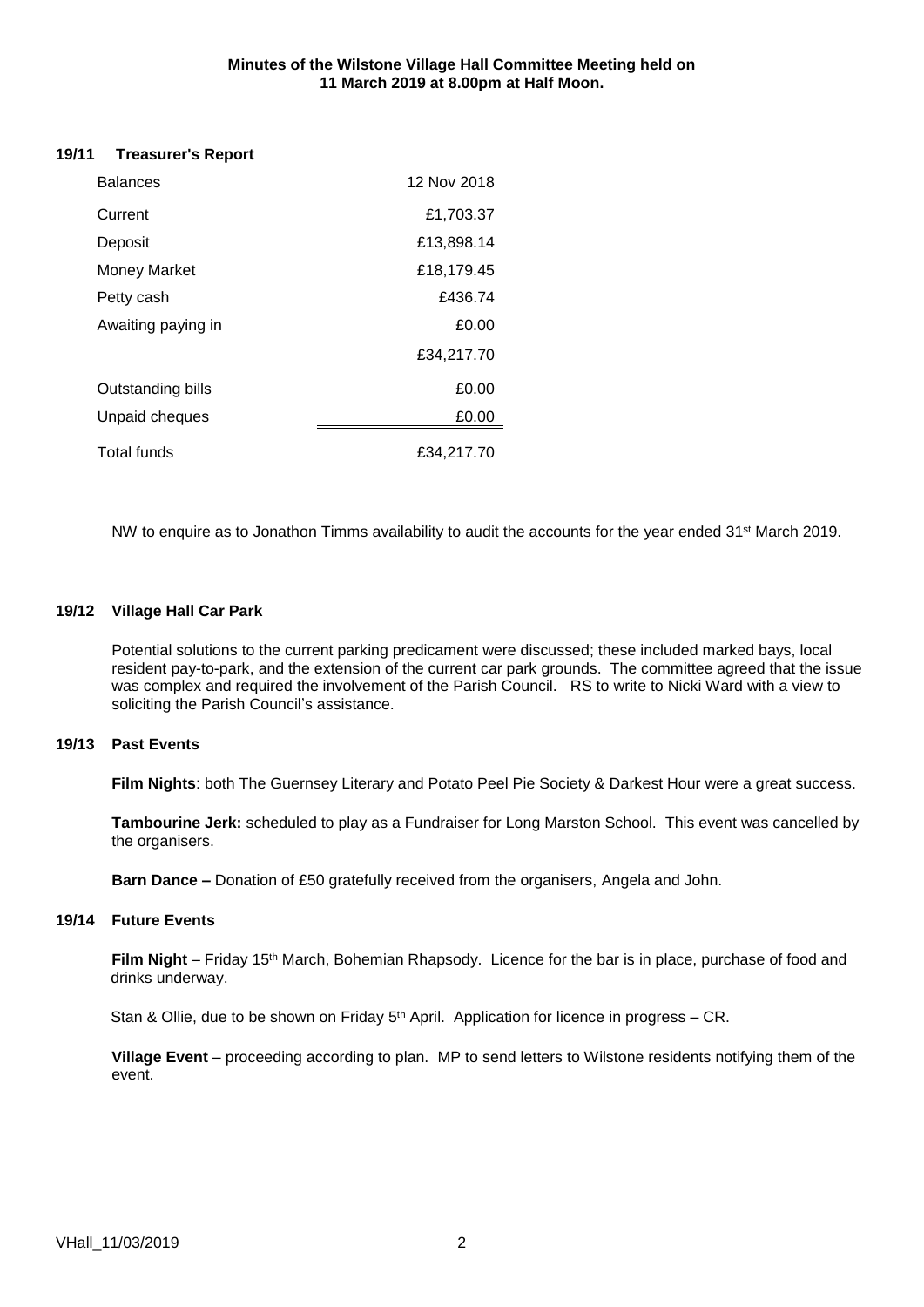## **19/15 Hall Lettings**

New booking taken for band practice on Friday nights, 7pm-10pm, at the rate of £30 per session.

#### **19/16 Any Other Business**

**Fun Dog Show**: The committee supported the idea of holding a Fun Dog Show, in conjunction with Chiltern Dog Rescue, one Sunday in September/October. All stalls and activities to be dog related. CR to check availability.

**Screening of Live Events**: PW outlined the operating model and indicative costs. It was agreed that further investigation is required before moving forward. AB to distribute PW's documents to committee members.

CR advised the committee that Tring Rural Parish Council has dealt with the trip hazard and the trees in the coppice.

NW notified the committee of his intention to step down as Treasurer at the AGM.

# **19/17 Date of next meeting**

Monday 13th May 2019 at 8pm, Wilstone Church

Meeting to follow directly after the AGM